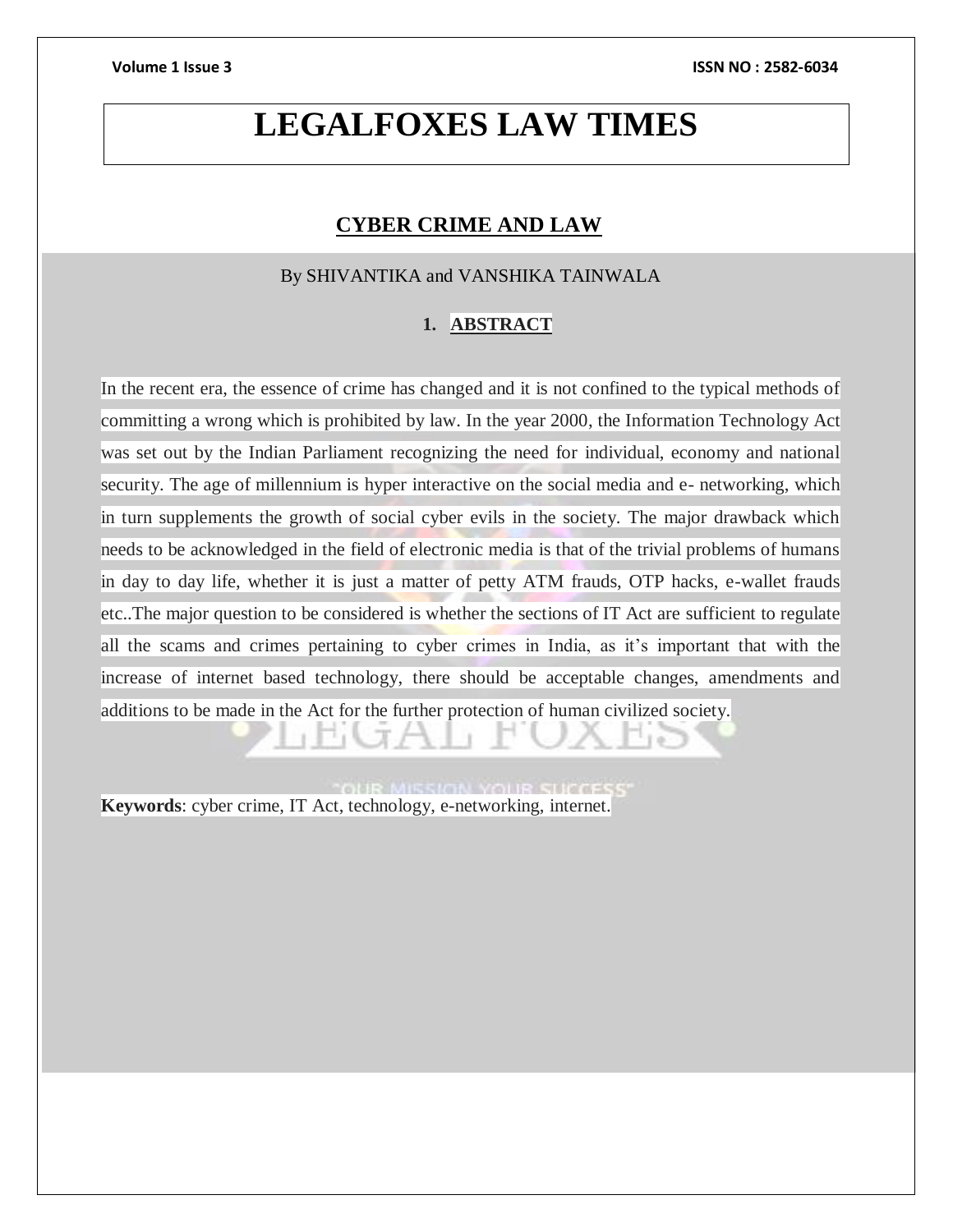#### **2. INTRODUCTION TO CYBER CRIME**

The contemporary world is highly engaged and hyped about the new trends and technologies that surround us, majorly being the era of internet based expansion every little thing has gained recognition world-wide. When we talk about new trends and technologies, we are often concerned with the positive and negative aspects that come along these variations in the trend. One of the most outrageous things to happen in human civilized society is the misuse of the facilities that are being provided by the internet based technologies in current scenario. The current age is conscious about posting every little detail on the social websites which in turn creates a hypothetical picture and is portrayed in form of different opinions in the society. Due to the age of 'internet recognized society', every minute things gain recognition. The term cyber crime has not been clearly defined in any Act or statute by the Indian Legislature but the simple meaning of the word is 'illegal use of any internet based or computerized technology'. Cyber crime has been underlined by the different authors and some definitions fail to underline further more complicated things that are associated with the internet based crimes in the society such as cyber frauds, cyber terrorism, cyber hacking for monetary loss and national security threats which connects much un-safe and un-predictable crimes in the society. Internet has changed the perception of human civilized society. The legislature needs to draw a fine line between the concept of respecting the individual rights of privacy, free speech and the concept of competing interest of society at large. The prevailing laws are found to be incompetent to handle the chaos created in the cyberspace as a result of which the offenders finds it easy to curb their way into increased interaction of social evil. The cyber crime is such a field that changes with greater advancements every now and then, so it is very important for the state to recognize comprehensive legal framework to address unique and new challenges faced by the people. It is also to be considered that there needs to be a co-operation between the traditional, technological international crimes of internet base.

The context and nature of the society plays a very crucial role in determining the range and types of the evil prevailing in the society. The mindset of people, the political, social, economical framework of the society helps to build a constructive application of understanding in determining the loopholes of crimes and other related aspects to it as well. The nature and scope of the crime is well understood when it is studied in context of prevailing corrective measures available for that crime with the extent of corrective measure needed to actually curbthe problem. The basic analysis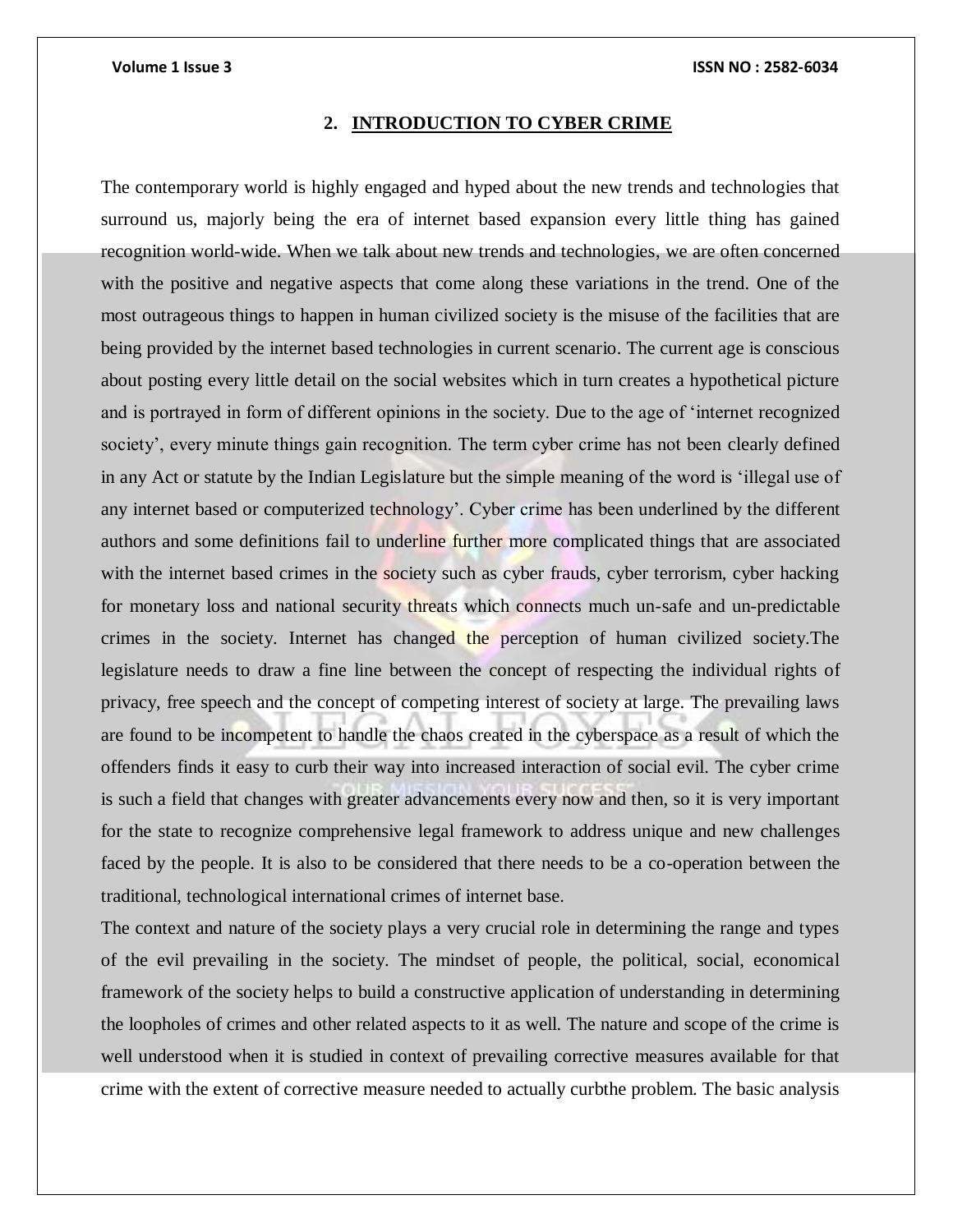$\overline{a}$ 

#### **Volume 1 Issue 3 ISSN NO : 2582-6034**

between the two helps the legislature to find a perfect balance of what is needed in the society in reference to rapid changing of internet based crimes. The growth of the internet world is so rapid that it creates a complex situation where there is very difficult to analyze and apply corrective laws. Current technology has generated a pause to the limit of time, efforts and lacuna, it has become every convenient for people to connect at large in seconds. However, the exceptional upgradation of computers today has caused to widen the issue of jurisdictionin legal framework of every country. The jurisdictional error complicates the actual issue of crime to even a greater level. Jurisdiction is the basic step towards addressing the problem in the court to find a remedy;such a basic error slows down the process of justice in the society and also contributes to increased cases plus backlogging of cases in the courts. Theambiguity faced when the courts were burdened with questions pertaining to jurisdiction,failed to conclude any proper place/forum to decide or entertain cases involving cyber crime.

## **3. REASONS RELATING TO CONTEMPORARY EXISTENCE OF CYBER CRIME**

Crime is a communal abnormality with diversified reasoning for the offence of crime. Cyber Crime is the formulation of technology and technology makes everything accessible and simple that is the reason why every human is dependent on technology without having sufficient need and awareness of the consequences. In "The Concept of Law" by Prof. HLA Hart, it is mentioned that human beings are attracted to unlawful acts which are wrong i.e. crime and so rule of law is necessary so as to enforce it upon such person who commits the wrong. The technology is easily benefitted from a person or his digital accessories with the help of prohibited or unlawful access.

It is not that possible to frame one distinctive reason behind the whole act of commission of the cyber crime in all over the world.

The proper logic for the susceptibility of computer to cyber criminality can be elaborated as  $follows<sup>1</sup>$ :

### CAPACITY TO STORE DATA IN COMPARETIVELY SMALL AREA

<sup>1</sup>CYBER CRIMEby ParthasarathiPati*available at*[: http://www.naavi.org/pati/pati\\_cybercrimes\\_dec03.htm.](http://www.naavi.org/pati/pati_cybercrimes_dec03.htm) (last visited on April 10,2019)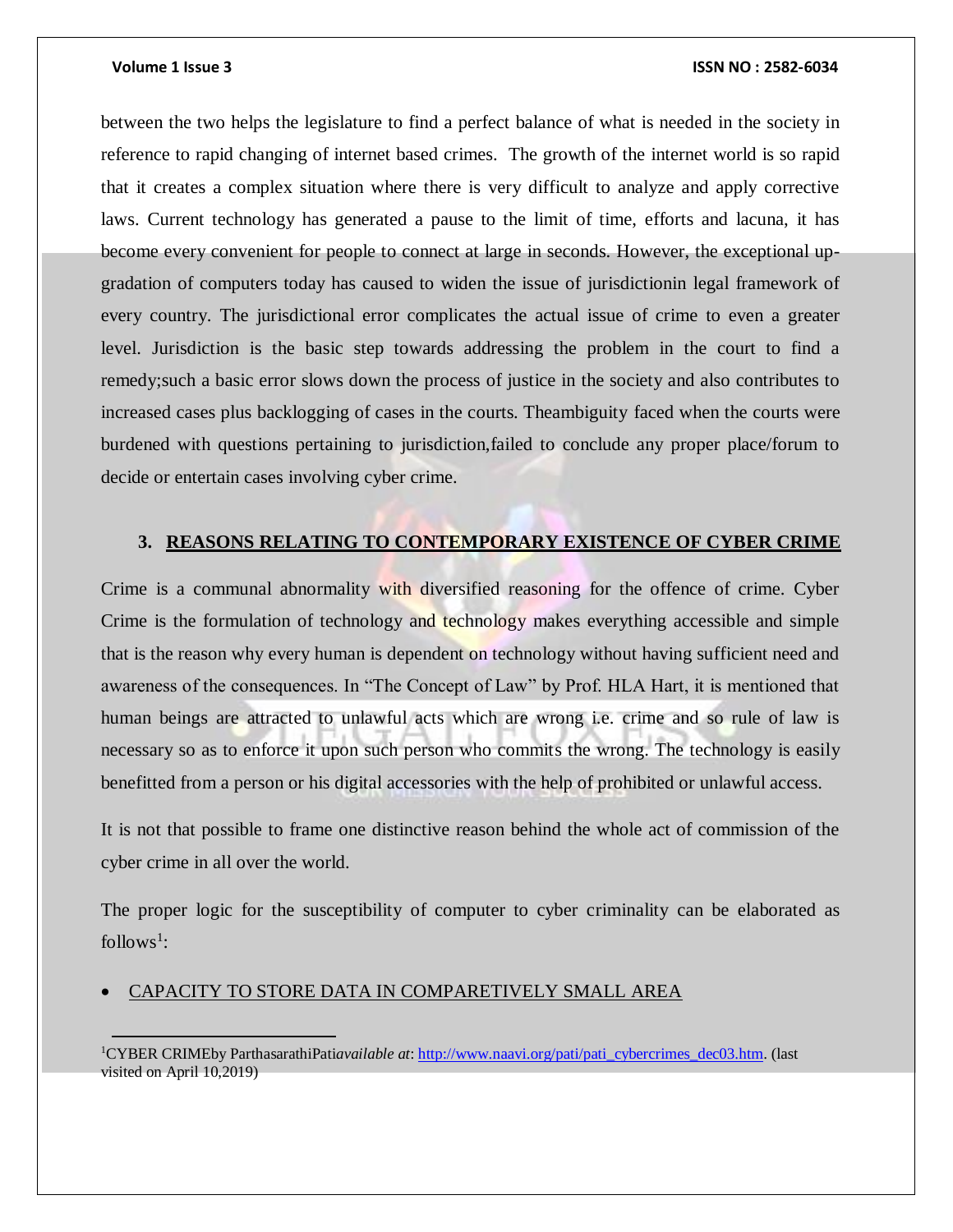Computer resources have the scope to accommodateall the information in a confined space. The information stored in the ROM (Read Only Memory) will sustain as neutralized even if the power of the system is made to turn off. The data will remain as it is unless someone does it purposely or tries to exploit it leading to the commission of the cyber crime.

#### WIDER ACCESS TO INFORMATION

Information is easily exploited by the wrong doers. The internet banking or transactions which people do online on day to day basis in their mobile phones or computers or laptops is easily accessible due to which information is stolen by software of hacking and other similar tools. Biometric technology can also be easily light-weighted by the recording of voice and which can impact all the security and safety measures.

#### COMPLEXITY OF COMPUTER SYSTEM

Any complication arising due to any of the transaction is advantaged by the cyber criminals who exploit the weakness in the system of internet and the technology.

#### NEGLIGENCE OF NETWORK USERS

Human beings are prone to make mistakes. Any negligent act on the part of users gives enough chance to the hackers to achieve illegal or prohibited access to the computer system. The criminals are then able to steal or erase the data. Instances of this are with respect to the banks, government office, Multi-national corporations business firms, etc. who have hi-tech software which are easily accessible or not guarded against the hackers due to the negligent act of their workers or employees.

#### LOSS OF EVIDENCE

The customary strategies for capacity, generation and different procedures of information have now been supplanted by the advanced procedure of PC and web innovation. The lacuna that web has to offer to the digital culprits to take part in crime without having any proof in material and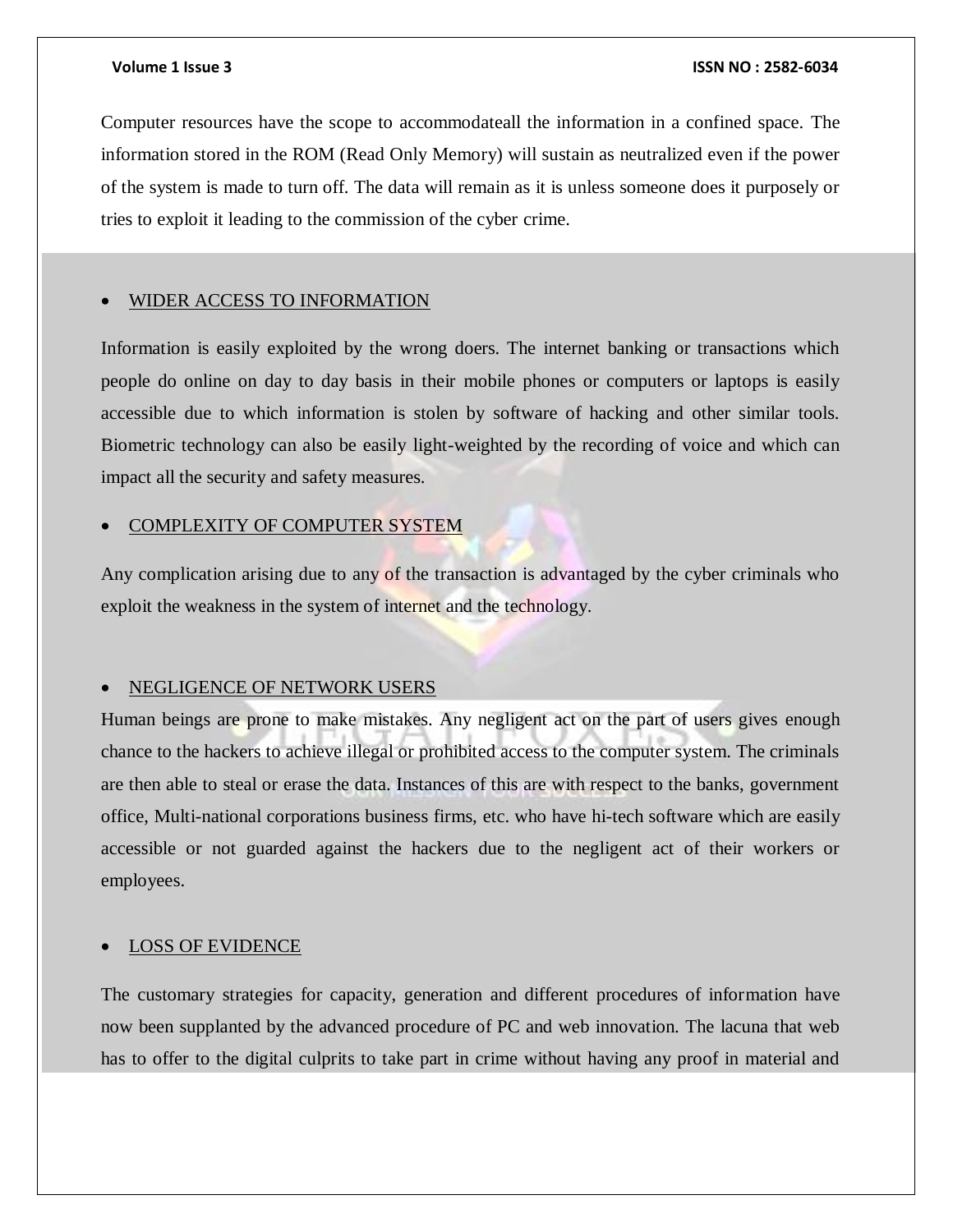regardless of whether some proof is abandoned, is unreasonably conceivable and hence it becomes difficult to persuade the police that a crime has actually taken place on the computer

### **4. CATEGORISATION OF DELINQUENT AND SEVERE CRIMINALS**

The criminals involved in the commission of the cyber crime constitute of various categories. This categorical division can be justified on the base of the object they had in their mind while committing such act. Cyber crime offenders can be classified in the following heads namely-

#### AGE GROUP OF SIX YEARS TO 18 YEARS

This variant is included in the category of cyber criminalis because of careless behaviour pattern in children. This age group gets involved in these types of practice due to the peer groups, relatives and the curiosity to know about technology. The competitive nature of the children in academics can also be of the reason as they want to stand good in front of their peer and family group. Peer pressure or negative influence of computer and technology can also be the reason for the same.

#### HABITUAL OFFENDERS AS HACKERS

These hackers come together and influence each other with a certain objective to be fulfilled

### **OUR MISSION YOUR SUCCESS'**

· PROFESSIONAL HACKERS

The major objective to do such crime is monetary gain. Certain organizations pay to these hackers for the data of their rivals so that they can compete with them in the overall market.These hackers also work for the police investigation which helps the police to get call logs, internet history,and location etc of the suspected person.

#### DISCONTENDED EMPLOYEES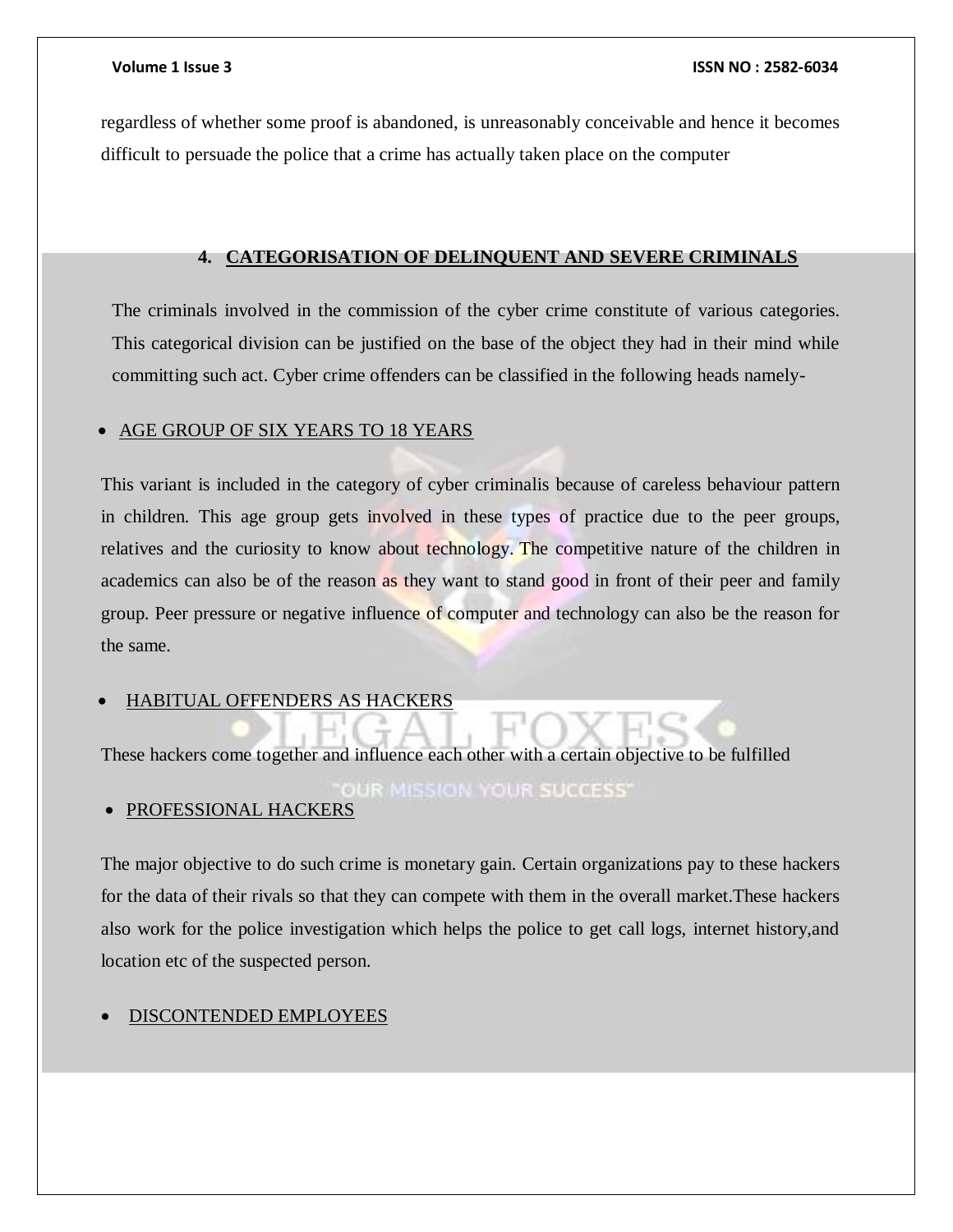#### **Volume 1 Issue 3 ISSN NO : 2582-6034**

This includes the employees of any organisation who are not satisfied with their superior or the organisation and as a matter of revenge, they leak, steal or erase the data so as to cause harm to the reputation of the company's image.

#### **5. LEGAL REGIME OF CYBER CRIME**

IT Act<sup>2</sup> was enacted on 9<sup>th</sup> of June 2000, which is the first Act covering the arena of cyber space. Law relating to cyber laws revolves mainly around:

- a. Cyber crimes
- b. Electronic and digital signatures
- c. Intellectual property
- d. Data protection

IT Act was amended in 2008 to address the issues that the original Act failed to cover and to accommodate the further development of IT and related security concerns. The cyber laws inter alia covers some topics in the Indian penal  $Code<sup>3</sup>$ , Intellectual Property Rights, The Indian Evidence<sup>4</sup> Act, Companies Act<sup>5</sup> and others as well still does not hold enough to cover the enormous ambit of cyber crimes.

Section 66A of the IT Act was added by the IT Act Amendment of 2008.This section deals with publishing of threatening, offensive or false information. Later this section was criticized for being in violation of Article 19 of the Indian Constitution regarding freedom of speech and expression. The exceptions to this Article is on grounds of: Defamation, incitement to crime, contempt of court public order decency morality friendly relations with neighbors, national security

Section 66A restricts freedom of speech and expression through electronic means i.e. over internet and other e-sources and in no case it is included even in the restrictions provided in Article 19 of the Indian Constitution. For instance, it punishes one for sending messages which cause annoyance or hurt the sentiments or knowing it to be wrong. There are many instances wherein these types of actions are perfectly valid over other forms of media like print. A print document

 $\overline{a}$ 

<sup>2</sup> The Information Technology Act, 2000 (Act 21 of 2000)

<sup>&</sup>lt;sup>3</sup> The Indian Penal Code, 1860 (Act 45 of 1860)

<sup>4</sup> The Indian Evidence Act, 1872 (Act 1of 1872)

<sup>5</sup> The Companies Act, 2013 (Act 18 of 2013)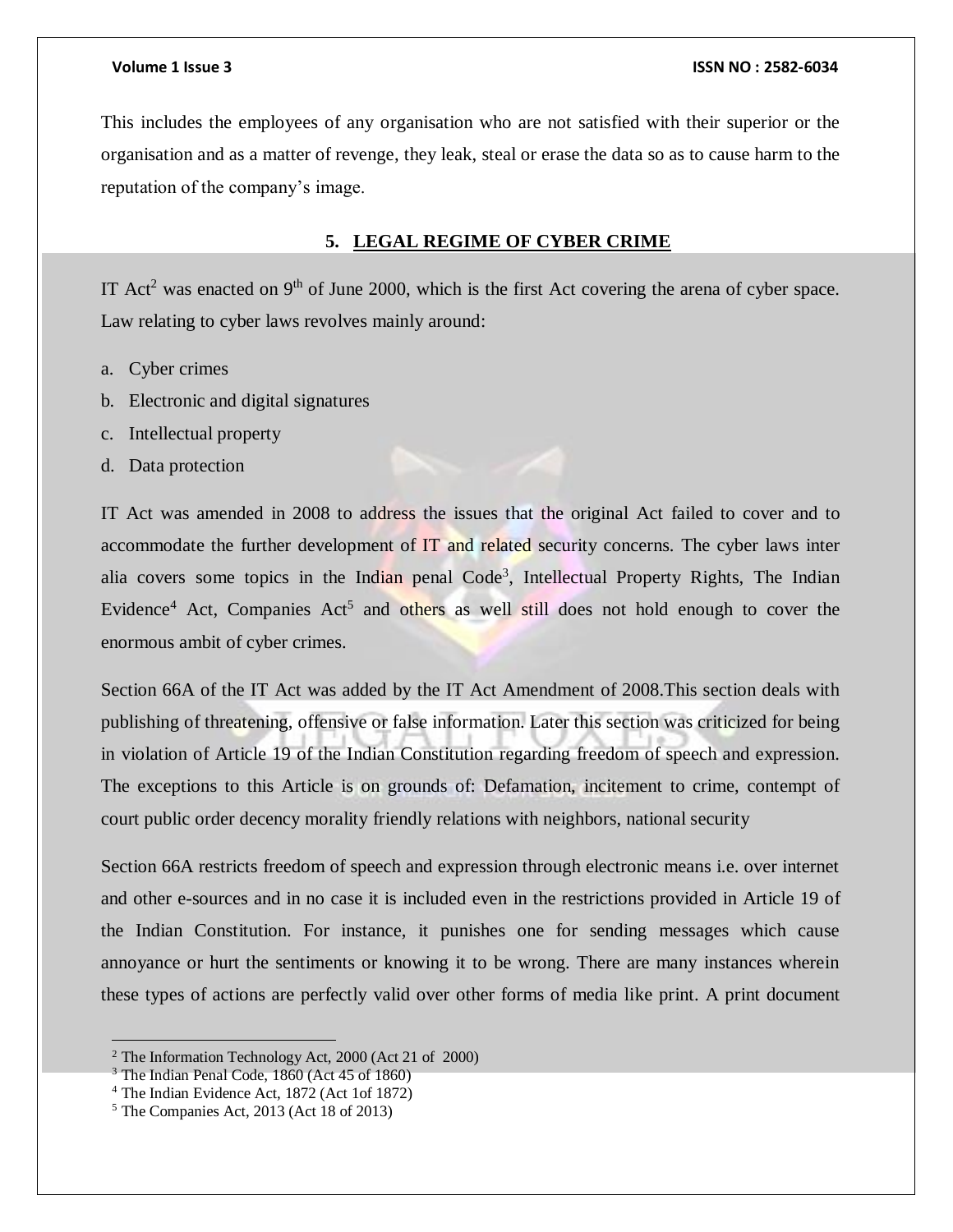can be legally valid for the same but illegal in the electronic form. This shows the lacuna of IT Act in India where a person is not even free to express his views over the internet or electronic media.

Many petitions were filed which challenged the constitutionality of S.66.In one of the leading case of SHREYA SINGHAL V. UNION OF INDIA<sup>6</sup>, the Supreme Court examined the Indian, English and US law on free discourse, struck down Section 66A of the Information Technology Act as it was over-expansive and ambiguous and violated Article 19(2)of the Constitution

#### **6. CONFRONTATION OF CYBER CRIME IN INDIA**

# **IS THE AVAILABLE CYBER KNOWLEDGE ENOUGH TO PERCIVE FUTURE PROBLEMS?**

 $\triangleright$  Is ITAct 2008 equipped for perceiving wrongdoings that we see each day in Cyber Space?

Cyber Crime is an emerging arena in the field of crime. Since technology is changing everyday so is the crime and the standards of criminals.Cyber crime needs to be generic in nature so that it includes the offences which may be added in the near future due to change in technology and other factors.The explanation of offences in the IT Act 2000 was more generic compared to the Amendment in 2008. The Section 66A (E-mail related offences), Section 66F (punishment for cyber terrorism i.e. imprisonment for life), Section 67B (exacting arrangement for Child Pornography), Section 66B (maintenance of stolen PC gadgets) have included an alternate view in the field of the digital wrongdoing. Sections 67, 67A alongside Section 66 permits security against profanity.

Section 43A and Section 72A have given importance to "Information Protection". Section 43 is currently connected with Section 66 and for the offences where there is disallowed access and which is hurtful to the PC framework and to the clients. Section 67C is a prevailing area that

6AIR 2015 SC 1523.

 $\overline{a}$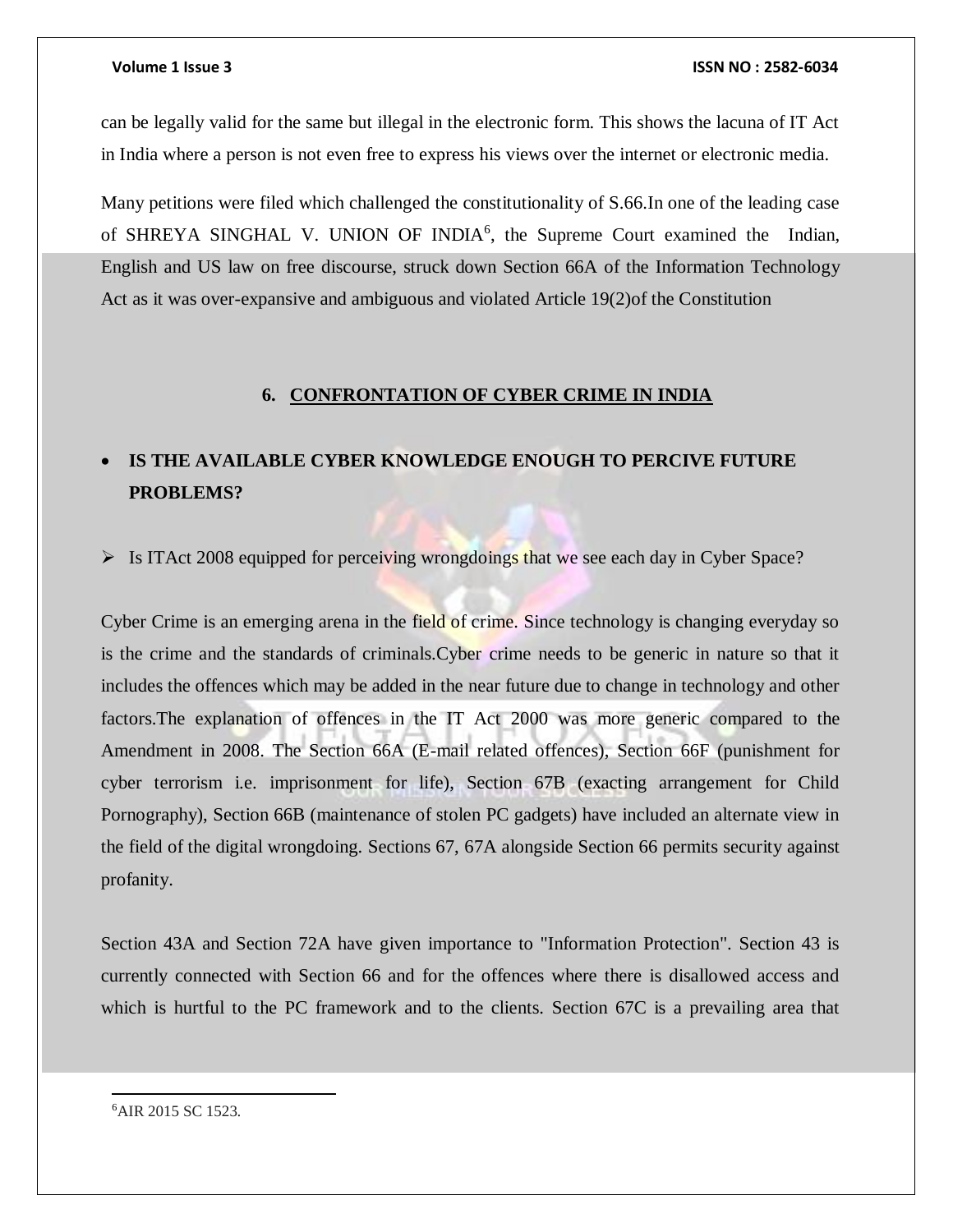#### **Volume 1 Issue 3 ISSN NO : 2582-6034**

builds the duties of organizations and middle people and furthermore adds extraordinary forces to Section 65.

Sections 69,69A and 69B bolstered by Section 70B give tremendous forces to Government organizations to permit data security in the Cyber Space which incorporates families and private corporate division. Section 70 gives forces to control data security in the Government frameworks. Sections 71, 73 and 74 give insurance to the Digital Signature framework.66C and 66 D deal with the identity misuse which are done in the way of password theft or other sources.

#### $\triangleright$  Are our Police receptive when a grievance is made?

Police officers are trained with certain degree of specialization in the arena of cyber crime but it not up to the extent that it is providing proper justice to the victims in the society. For this, there is a need for special cyber crime police station in every state or district where speedy justice can be provided at the beginning level of crime only. The mere existence of few cyber stations discourage the police to lodge FIR for the complaint relating to cyber crime.Therefore it requires a national level policy formulation for correcting the lacunas relating to police department in the area of cyber crime.

### $\triangleright$  Are we lacking expertise in the field of cyber law and cyber forensics?

When we connect the general rules and laws of the legal world with that of the cyber space, a variety ofdifferences and contradictions are seen in the field thus it becomes very important to subjectivelyanalyze the concept and this can be achieved through the specialized work of the cyber forensicresearch and departments.In order to attain maximum level of potential in governing the cyber laws it is very crucial for ourcountry to uplift the level of education regarding the awareness of cyber crimes and its laws. The samecan be attained through setting up of High school level conferences, awareness programs, activities forthe students to learn the basic of just and un-just in the cyber world.At the level of graduation, students shall be made to learn specific important laws that shall help inintroduction of safety measures in the cyber space.Further proper